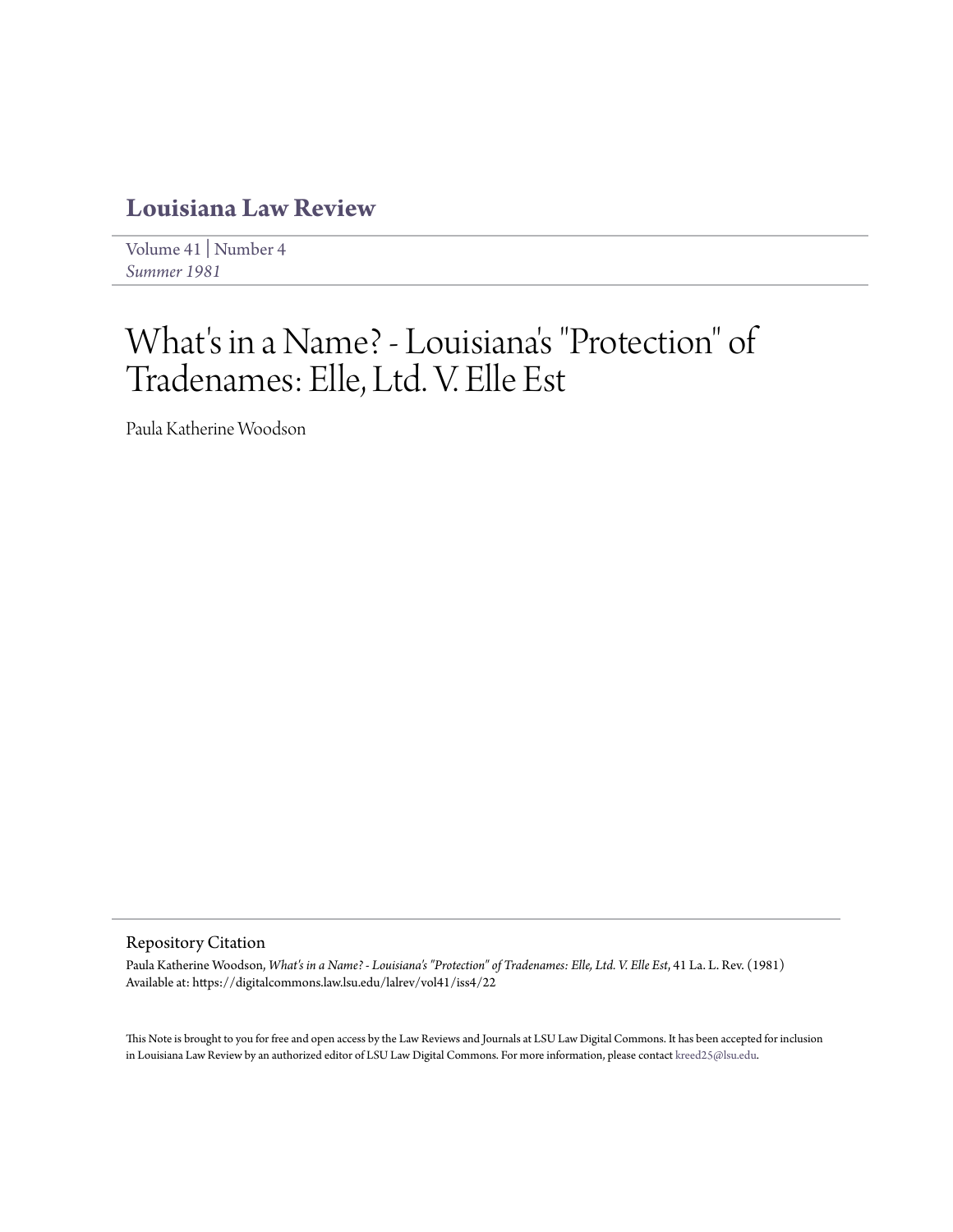*Rodrigue,* that contributory negligence is not a defense to strict liability actions in Louisiana, is not followed in Louisiana's future jurisprudence.

*Thomas G. Smart*

## WHAT'S IN A NAME? **-** LOUISIANA'S "PROTECTION" OF TRADENAMES: *Elle, Ltd. v. Elle Est*

The plaintiff, Elle, Ltd., a Louisiana corporation' engaged in the sale of women's clothing, claimed violations of the principles of unfair competition and tradename infringement.' The plaintiff sought to enjoin the defendant,<sup>3</sup> a nearby clothing store, from using the word "elle" in its tradename. The Civil District Court for the Parish of Orleans, while criticizing its own decision,' adhered to precedent<sup>5</sup> and denied injunctive relief. The Fourth Circuit Court of Appeal affirmed the trial court decision and *held* that the word "elle" was a common noun and as such could not be protected **by** injunction absent a showing of the defendant's fraudulent intent. *Elle, Ltd. v.* **Elle** *Est,* **388** So. **2d 1166** (La. **App.** 4th Cir. **1980).**

**A** tradename is a word, name, or symbol used to distinguish one business from another.' The federal government and some states, including Louisiana, allow **by** statute the reservation of tradenames.'

3. Elle Est reserved its tradename on June 25, 1979.

4. No. 79-12656 **(D.** La. Oct. 17, 1979). Judge Plotkin felt that the jurisprudence was clear, *Straus Frank Co. v. Brown,* 246 La. 999, 1007, 169 So. 2d 77, 80 (1964), that in Louisiana, a plaintiff must establish the defendant's fraudulent intent in order to obtain an injunction. However, he suggested that the supreme court reconsider the standards set forth in *Straus* and adopt the more reasonable approach of allowing injunctive relief upon a showing of public confusion.

5. Louisiana courts consistently have held that the prerequisite for granting relief to the plaintiff is proof of fraud on the part of the defendant. The reigning case in this area is *Straus Frank Co. v. Brown,* 246 La. 999, 1007, 169 So. 2d 77, **80** (1964).

6. Tradenames are to be distinguished from trademarks in that the latter are used to identify goods made or sold by the owner. See **LA.** R.S. 51:211(A)&(D) (Supp. 1968).

7. The federal treatment of trademarks and tradenames may be found in what is generally called the "Lanham Act." 15 U.S.C. § 1127 (1976).

Louisiana allows reservation of tradenames *(ie.,* registration with the Secretary of State) under trademark law and corporate law. See **LA.** R.S. 51:213 (Supp. 1968); 12:23 (Supp. 1968).

<sup>1.</sup> Elle, Ltd. was incorporated on May 17, 1977, in Book 318 of the Secretary of State of the State of Louisiana.

<sup>2.</sup> The name "Elie, Ltd." was trademarked in June, 1977, pursuant to the requirements of **LA.** R.S. 51:212-18 (Supp. 1968).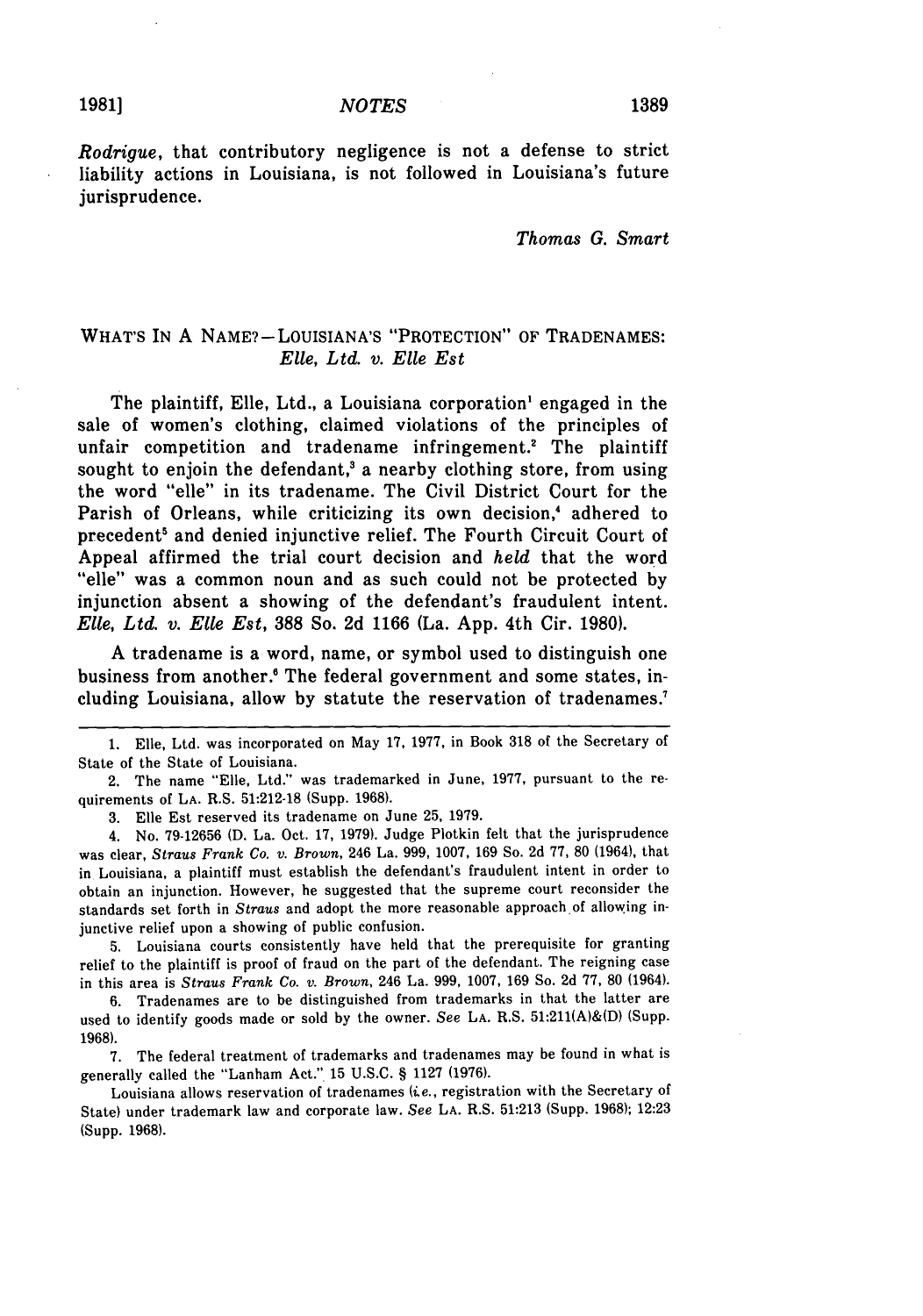Coupled with the rights of reservation are certain protections against infringement.<sup>8</sup> However, protection is not predicated upon registration.' The unregistered businessman is afforded the same remedies under the general law of unfair competition. The law of unfair competition has been jurisprudentially developed in all jurisdictions10 and is considered a broader area of the law than statutory tradename infringement." In most jurisdictions use of an unregistered tradename constitutes a violation when the alleged unregistered tradename "used **by** the plaintiff **...** [is] so associated with its goods that the use of the same or similar **...** [name] **by** another company constitutes a representation that its goods come from the same source."<sup>12</sup> Under both statutory law and unfair competition, an injunction will lie to restrain the unfair use, simulation, and appropriation of another's name.<sup>13</sup>

The threshold question in any tradename infringement action is whether the name has been "acquired."<sup>14</sup> One acquires a tradename through use. In other words, it is necessary that the plaintiff alleging infringement demonstrate that he has used the name in association with his business. Use is said to vest the owner with a proprietary interest in the name, and only when such an interest has been established will the name be considered viable and worthy of protection.<sup>15</sup>

**10.** In Louisiana the body of law was jurisprudentially developed under article **2315** of the Louisiana Civil Code. Buyers **&** Traders Serv., Inc. v. Stewart, **365** So. **2d 839,** 841 (La. **App.** 1st Cir. **1978).**

**11.** Generally the same facts which would support an action for tradename infringement would also support an action for unfair competition. *See* Boston Professional Hockey Ass'n, Inc. v. Dallas Cap. **& E. Mfg.,** Inc., **510 F.2d** 1004, **1010** (5th Cir. **1975).**

12. Boston Professional Hockey Ass'n v. Dallas Cap. **& E. Mfg.,** Inc., **510 F.2d** 1004 (5th Cir. **1975),** *citing* Joshua Meier Co. v. Albany Novelty **Mfg.** Co., **236 F.2d** 144, 147 **(2d** Cir. **1956).**

**13.** Albrecht v. Del Bondio, **188** La. **502, 177** So. **587 (1937).** *See generally* W. DERENBERG, TRADE-MARK" PROTECTION **AND** UNFAIR **TRADING** 770-78 **(1936).**

14. Acquisition is not to be confused with registration. Metalock Corp. v. Metal-Locking of La., Inc., 260 So. 2d 814, 819 (La. App. 4th Cir. 1972). A registered tradename must be used in association with the business:

15. *See* T. **G.** I. Fridays, Inc. v. International Restaurant Group, Inc., 405 F. Supp. 698 (M.D. La. 1975); Couhig's Pestaway Co., Inc. v. Pestaway, Inc., 278 So. 2d 519 (La. App. 3d Cir. 1973); Metalock Corp. v. Metal-Locking of La., Inc., 260 So. 2d 814 (La. App. 4th Cir. 1972); Robinson, *Tradenames and Trademarks-State and Federal: Some Random Observations,* 22 **LA.** B.J. 179 (1974)

**<sup>8. 15</sup> U.S.C.** §§ **1125-27 (1976); LA.** R.S. **51:222-23** (Supp. **1968); LA.** R.S. **12:23(F)** (Supp. **1968).**

**<sup>9.</sup>** It is well-settled that the reservation statutes confer only procedural advantages and not substantive rights. See Couhig's Pestaway Co., Inc. v. Pestaway, Inc., **278** So. **2d 519** (La. **App. 3d** Cir. **1973).**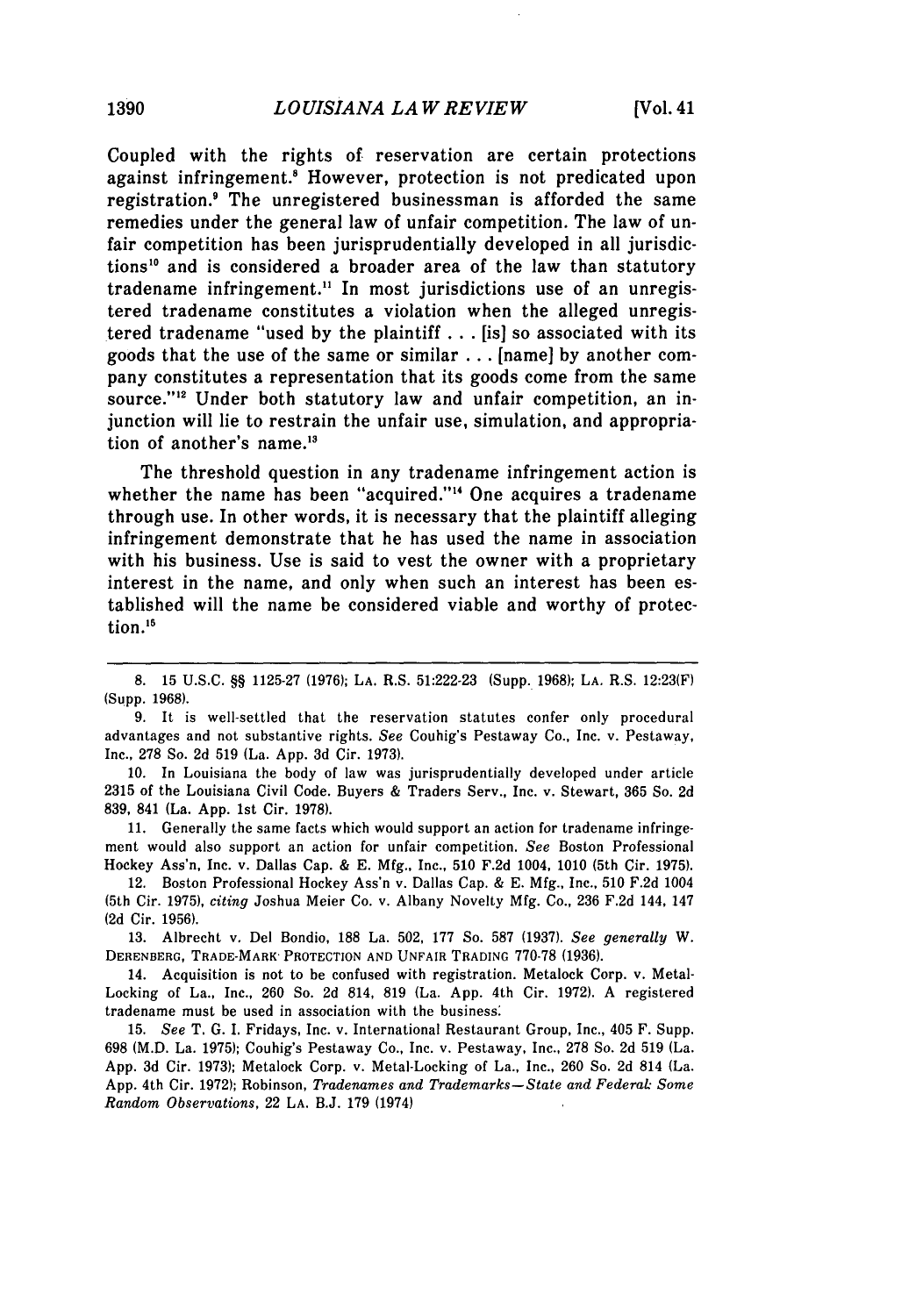**19811**

If the name in question is unique or bears no relationship to the business itself, the name is considered viable on a perfunctory showing of use.<sup>16</sup> The owner will prevail upon a showing that his use predated that of the defendant<sup>17</sup> and that he suffered or may suffer measurable damage.'8 **All** jurisdictions have been quick to protect names such as "Black & White,"<sup>19</sup> a scotch, "Karastan,"<sup>20</sup> rugs, and "Marble Hall Branch,"<sup>21</sup> a restaurant. However, most tradenames are not so imaginative. For example, "Litter Basket,"<sup>22</sup> "Home Beverage Service,"<sup>23</sup> "Vision Center,"<sup>24</sup> "Car Care Center,"<sup>25</sup> and "Pestaway"<sup>26</sup> automatically indicate the nature of their businesses.<sup>27</sup> These names are termed "descriptive" and have long been the subject of controversy in courts throughout the country."

**All** courts agree that descriptive words are in the public domain and as such are insusceptible of true acquisition.<sup>29</sup> Nevertheless,

18. See Buyers and Traders Serv., Inc. v. Stewart, 365 So. 2d 839 (La. App. 1st Cir. 1978); Huth v. Rosenweig, 27 So. 2d 742 (La. App. Orl. Cir. 1946).

19. Fleischmann Distilling Corp. v. Maier Brewing Co.,. 314 F.2d 149 (9th Cir. 1963).

20. Fieldcrest Mills, Inc. v. Couri, 220 F. Supp. 929 (S.D.N.Y. 1963).

21. Marcev v. Mandich, 158 La. 15, 103 So. 389 (1925).

22. Sterling Prod. Co. v. Crest Mfg. Co., 314 F. Supp. 204 (E.D. Mich. 1970). For other examples of treatment by Lousiana courts, *see* Kelly Girl Serv., Inc. v. Roberts, 243 F. Supp. 225 (E.D. La. 1965); New Orleans Checker Cabs v. Mumphrey, 205 La. 1083, 18 So. 2d 629 (1944); Yellow Cab Co. of New Orleans v. Jones, 156 La. 837, 101 So. 216 (1924); Dynasty Room, Inc. v. Whiskey-A-Go-Go, Inc., 186 So. 2d 402 (La. App. 4th Cir. 1966); Credeur v. Jones, 46 So. 2d 325 (La. App. 1st Cir. 1950).

23. Home Beverage Serv. v. Baas, 210 La. 873, 28 So. 2d 481 (1947).

24. Vision Center v. Opticks, Inc., 596 F.2d 111 (5th Cir. 1979).

25. Car Care, Inc. v. D. H. Holmes Co., 160 So. 2d 272 (La. App. 4th Cir. 1964).

26. Couhig's Pestaway Co., Inc. v. Pestaway, Inc., 278 So. 2d 519 (La. App. 3d Cir. 1973).

27. *See e.g.,* Tefas v. Gatzoulas, 17 La. App. 276, 135 So. 693 (2d Cir. 1931). The words "Coney Island" were held descriptive of a lunch stand business. *See also* DryIce Corp. of America v. La. Dry Ice Corp., 54 F.2d 882 (5th Cir. 1932), *cert. denied,* 286 U.S. 558 (1930).

28. For an excellent discussion of how to distinguish unique from descriptive tradenames, *see* Vision Center v. Opticks, Inc. 596 F.2d 111, 115 (5th Cir. 1979).

29. In *Home Beverage Serv. v. Baas,* 210 La. 873, 28 So. 2d 481 (1947), the court stated that "[t]he policy of this law (unfair competition) is to foster, not hamper, competition, and it permits a monopoly in the use of the trademark only when it has become

<sup>16.</sup> *See* Dynasty Room, Inc. v. Whiskey-A-Go-Go, Inc., 186 So. 2d 402 (La. App. 4th Cir. 1966).

<sup>17.</sup> This is also referred to as "priority of appropriation." *See* New Orleans Checker Cabs v. Mumphrey, 205 La. 1083, 18 So. 2d 629 (1944); Metalock Corp. v. Metal-Locking of La., Inc., 260 So. 2d 814 (La. App. 4th Cir: 1972); Boogie Kings v. Guillory, 188 So. 2d 445 (La. App. 3d Cir. 1966); Gallo v. Safeway Brake Shops of La., Inc., 140 So. 2d 912 (La. App. 4th Cir. 1962); Credeur v. Jones, 46 So. 2d 325 (La. App. 1st Cir. 1950).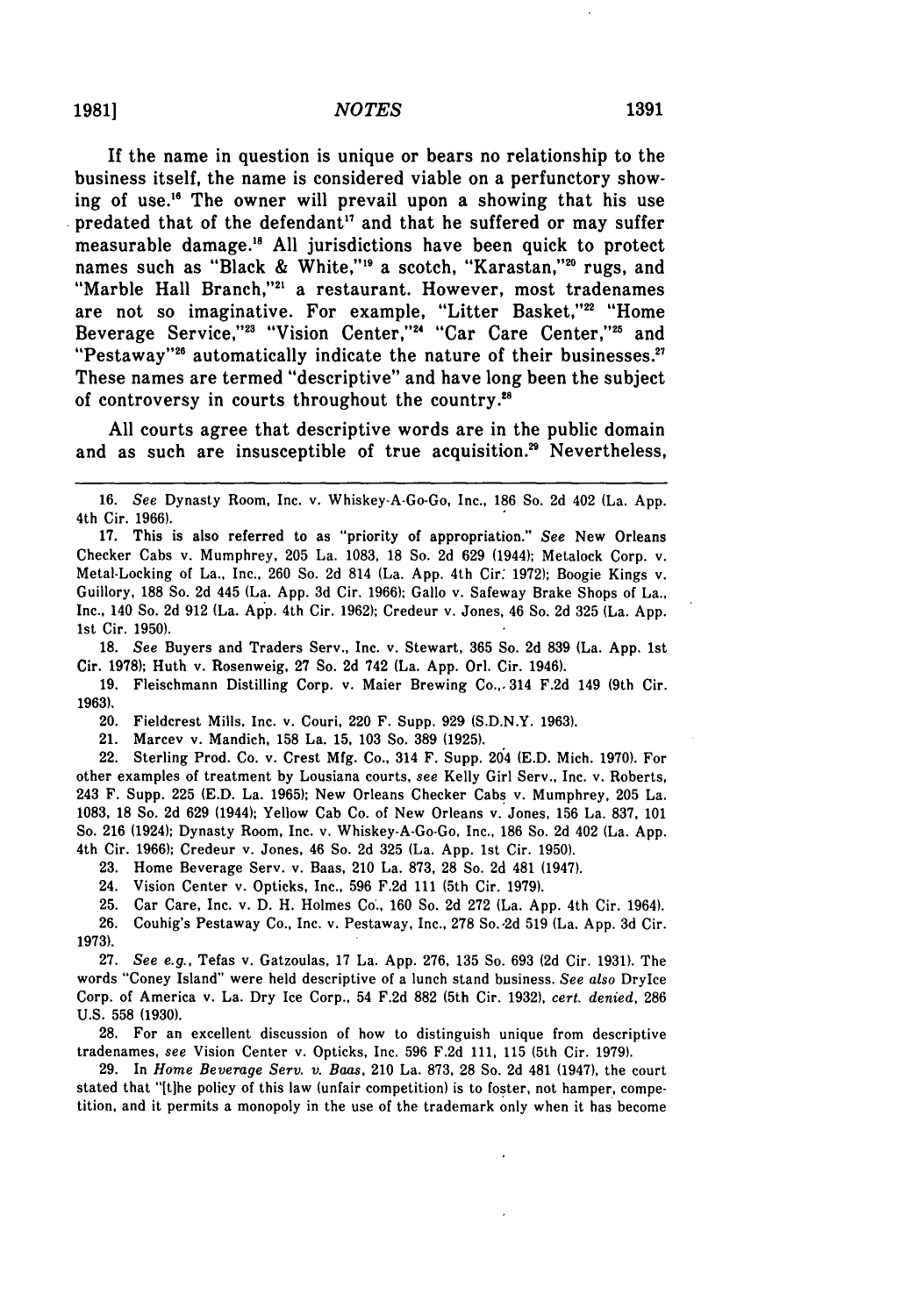theories have been developed under which descriptive names will be afforded protection. In federal courts and at common law, if the alleged owner can show that through extensive use and advertising his name has come to be distinctly associated with his business and merchandise, the name is said to have acquired a "secondary meaning."3 "Out of the businessman's efforts and the public recognition of this secondary meaning there arises a new property right which will be entitled to protection."<sup>31</sup> In these jurisdictions the existence of a secondary meaning, coupled with a showing of public confusion resulting from the similarity of the names, will satisfy the plaintiff's burden of proof.<sup>32</sup> Louisiana, however, has chosen a different standard.

Louisiana has always recognized the doctrine of secondary meaning.3 However, once such a meaning has been established a claimant also must show the defendant's malicious intent. The Louisiana Supreme Court first articulated this criterion in *Home Beverage* Service v. Baas.<sup>34</sup> The plaintiff sought to enjoin the defendant from using the name "Victory Home Beverage Service" in the New Orleans area. The court conceded that the plaintiff, having operated in the New Orleans area for over eleven years and having expended large sums in advertising, had established a secondary meaning identifying his business.<sup>35</sup> However, the injunction was denied when the plaintiff failed to show the defendant guilty of "unfair competition."36

The supreme court's stance on unfair competition was later articulated in *Straus Frank Company v. Brown:"* "[T]he threefold object of the law in unfair competition cases is: **(1)** to protect the honest trader in business which fairly belongs to him, (2) to punish the dishonest trader who is taking his competitor's business away **by** unfair means, and **(3)** to protect the public from deception **...."'**

**32.** Vision Center v. Opticks, Inc. **596** F.2d 111, **118** (5th Cir. 1979).

- 33. See notes 23-27 & 31, *supra.*
- 34. 210 La. 873, 28 So. 2d 481 (1947).
- 35. 210 La. at 890, 28 So. 2d at 486.
- 36. *Id.*

37. 246 La. 999, 169 So. 2d 77 (1964). In *Straus,* the plaintiff, owner of Lake Auto Parts, a Lake Charles corporation, sought to enjoin the defendant from naming his Lake Arthur store (forty-five miles away) "Lake Auto Supply." 246 La. at 1002, 169 So. 2d at **78.**

**38.** 246 La. at 1008, **169** So. 2d at 80-81. In applying these criteria to the facts at hand, the supreme court found that: (1) the plaintiff failed to prove that he had lost

the absolute and exclusive property of the first user. **A** merely descriptive term can never become such property." 210 La. at **885, 28** So. **2d** at 484-85, *quoting* Barton v. Rex-Oil Co., 2 **F.2d** 402, 404 **(3d** Cir. 1924).

**<sup>30.</sup>** Vision Center **v.** Opticks, Inc. **596 F.2d 111, 118** (5th Cir. **1979);** Kelly Girl Serv., Inc. v. Roberts, 243 F. Supp. **225, 228 (E.D.** La. **1965).**

**<sup>31.</sup> A** secondary meaning is said to vest title in a name. *See* R. **CALLMAN,** THE LAW OF UNFAIR COMPETITION TRADE-MARKS **AND** MONOPOLIES § 77.1, at 340 (1970).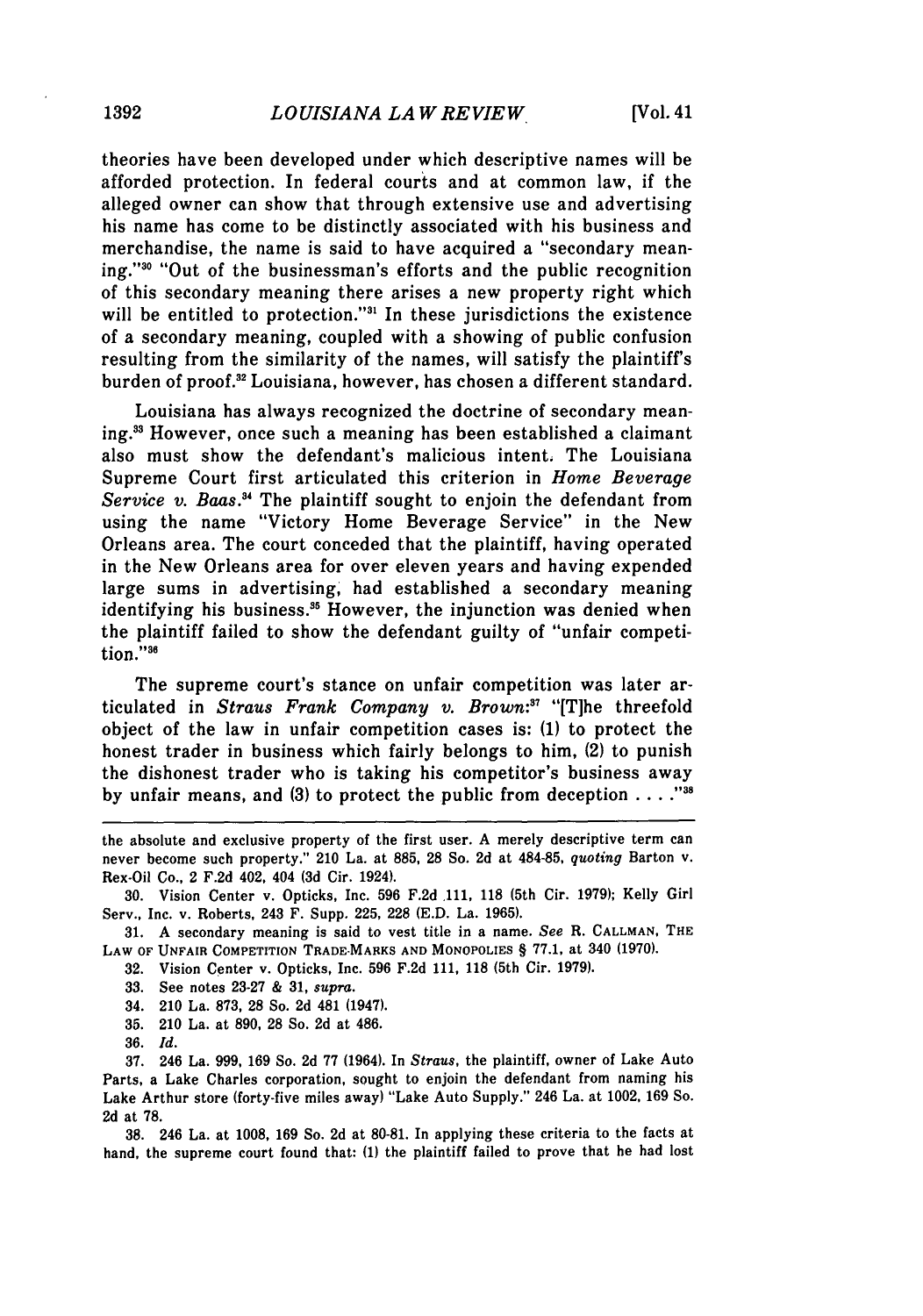The court also clarified the burden of proof: "In this state it is a prerequisite to injunctive relief that fraud be established on the part of the defendant and the burden of establishing that fraud is upon the plaintiff. The law has always been reluctant to presume fraud."<sup>39</sup> Although this standard has been widely criticized,<sup>40</sup> it has, nevertheless, been followed rigidly **by** the lower courts.'1

The instant case can properly be seen as an example of strict adherence to the *Straus* standard. The appeals court held that "elle" was a commonplace noun and as such could not be protected in the absence of proof of fraudulent intent.'2 In light of the jurisprudence following *Straus,"3* the denial of the injunction was to be expected. But, the rather scant opinion is truly shocking and disconcerting.

**39.** 246 La. at **1008, 169** So. **2d** at **80.**

40. "Under this rule (requiring fraudulent intent), the law of unfair competition effectively swallows up the secondary meaning doctrine." Vision Center v. Opticks, Inc. 596 F.2d 111, 118 (5th Cir. 1979). "I am inclined to the view that the likelihood of confusion, rather than actual fraud or misrepresentation, should be the proper standard for granting injunctive relief, notwithstanding the language of *Straus* **......** Sadie's, Inc. v. Hitchcock, 363 So. 2d 1306, 1308 (La. App. 4th Cir. 1978) (Lemmon, J., concurring). "It is erroneous to hold that one who claims secondary meaning for his tradename or trademark 'must prove fraud .... **.'** R. CALLMAN, *supra* note 32, at 343-44, *quoting* Home Beverage Serv. v. Baas, 210 La. 873, 884, 28 So. 2d 481, 484 (1946).

The discussion in the case *[Straus]* seems to indicate that the case was in reality bottomed on the fact that plaintiff failed to show damages, ie, loss of business, caused by confusion, the fact that the defendant had made no intentional misrepresentation, plus the fact that because of the small size of the market there was in fact no confusion **....** [T]he Louisiana Supreme Court [in *Straus]* spoke too broadly of the "prerequisite" on the part of the plaintiff to prove actual fraud **....** [T]he . . . Court could profitably consider overruling or tempering the statements in *[Straus]....*

Robinson, *supra* note 15, at 186. "Injunctive relief is designed to prevent further injury to the plaintiffs rights and to protect the public, and should not be governed by the fraud or lack thereof on the part of the defendant." Martin & Springgate, *Protection of a Businessman's Proprietary Information,* 32 **LA.** L. REV. 497, 526 n.125 (1972). "[Tlhe standards of [the supreme court] set forth in *Straus Frank Co. v. Brown* [make] it virtually impossible to successfully prove unfair competition without concrete evidence of intentional misrepresentation." Elle, Ltd. v. Elle Est, No. 79 -12565 (D. La. Oct. 17, 1979).

41. *See* Elle, Ltd. v. Elie Est, 388 So. 2d 1166 (La. App. 4th Cir. 1980); Buyer's and Trader's Serv., Inc. v. Stewart, 365 So. 2d 839 (La. App. 1st Cir. 1978); Sadie's, Inc. v. Hitchcock, 363 So. 2d 1306 (La. App. 4th Cir. 1978); Metalock Corp. v. Metal-Locking of La., Inc., 260 So. 2d 814 (La. App. 4th Cir. 1972), *cert. denied,* 262 La. 189, 262 So. 2d 788 (1972).

42. 388 So. 2d at 1167.

43. *See* cases at note 41, *supra.*

customers as a result of the defendant's business (i.e., "Plaintiff needs no injunction"); (2) there was no showing of any unfairness on the part of the defendant; and **(3)** Lake Arthur is a small town with a small consumer public, and there was no showing that they were confused. 246 La. at **1009-11, 169** So. **2d** at **81.**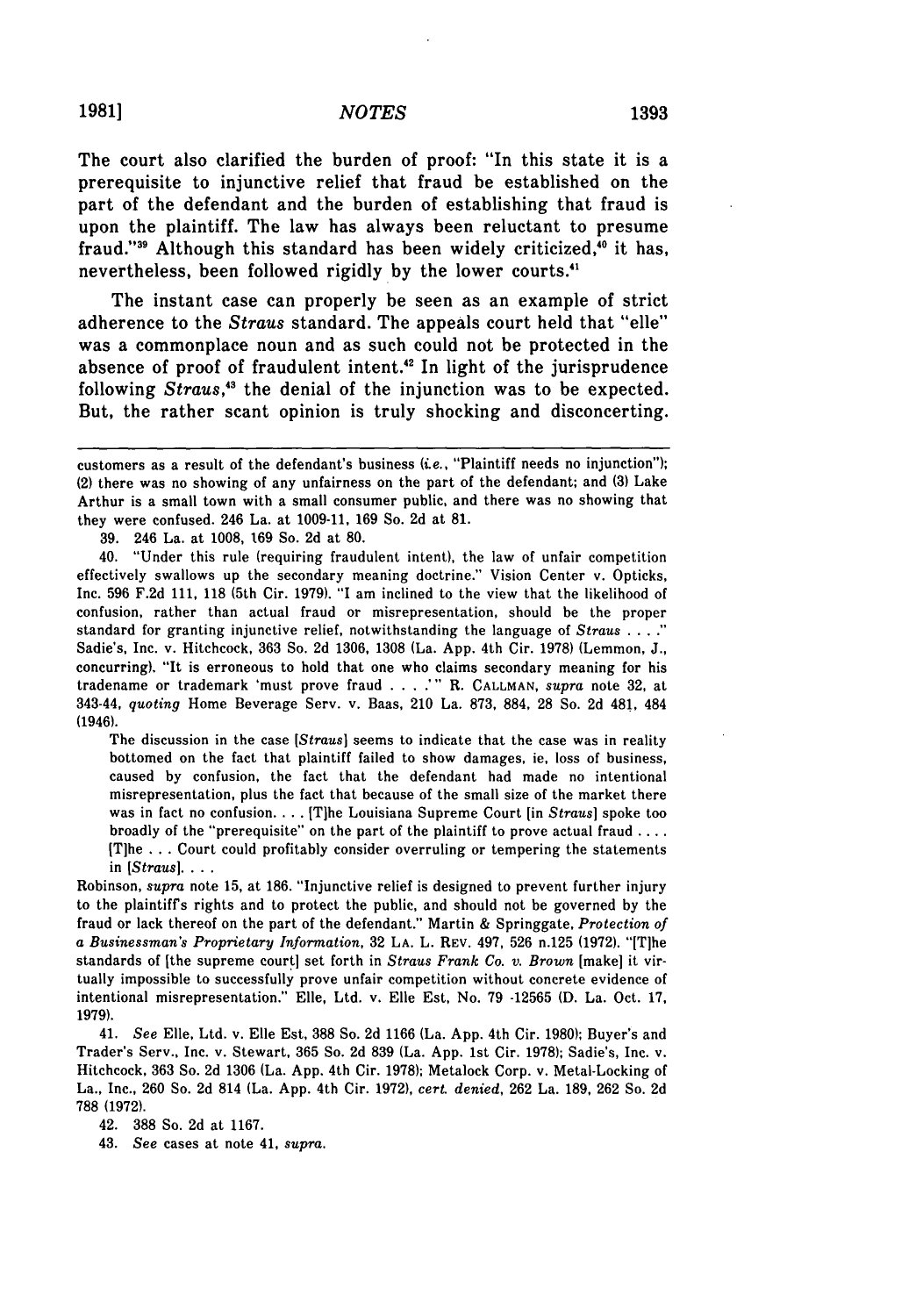The appeals court pronounced, "[w]e follow *Straus,""* and yet made no effort to establish secondary meaning or unfair competition or to apply the *Straus* standard to the facts at hand. In fact, many pertinent facts present in the record are conspicuously absent in the opinion. The court failed to acknowledge that: (1) the clothing stores are approximately one mile apart as opposed to the forty-five mile distance in *Straus;* (2) the plaintiff, Elle, Ltd., expended over \$20,000 in advertising in the New Orleans area; (3) Straus was unable to prove damage (i.e., either reduction in the volume of business, loss of customers, or confusion), whereas Elle, Ltd. was able to produce over twenty sworn affidavits from customers attesting to their confusion; and (4) the defendant, Elle Est, adopted a logo very similar to that of Elle, Ltd. In view of these facts which distinguish *Elle* from *Straus,'5* it is difficult to understand the appeals court's determination of contextual similarity.'6 Perhaps acknowledgement of these facts would have made *Straus* a far more uncomfortable precedent.

The court did, however, attempt to temper its holding by explaining and liberalizing the *Straus* standard. The following hypothetical situation was presented: *"Straus* would not support [an "Elle"] (however innocently or ignorantly named) in the next block from the earlier ["Elle"], notwithstanding absence of proof of intent (beyond that arising from the name itself in such proximity)." $17$ *Straus* simply does not support this conclusion. The standard is far more rigid than the appeals court suggests. Proof of fraud is not predicated on geographic location; it is *required* and will not be presumed.'8 It is submitted that under the unyielding holding of *Straus,* these two stores on the same block would be forced to coexist absent the necessary proof of fraud. This cannot be considered fair competition.

This example underscores the major problem in Louisiana law of tradename infringement. Louisiana's law is based on a distorted view of the law of unfair competition.<sup>49</sup> Requiring that the establish-

48. See text at note 39, *supra.*

49. It is generally accepted that the law of unfair competition first surfaced at the beginning of the twentieth century. The doctrine is a judicial creation designed to protect both businessmen and consumers from unfair trade practices. *See* W. DEREN-BURG, *supra* note 13, at 40-41. *See generally* R. CALLMAN, *supra* note 32, at § 77. In the earliest tradename cases the courts indicated support for the notion of free competition as opposed to fair competition. Their noninterventionist stance was especially evident in the treatment of descriptive tradenames. Since the courts refused to

<sup>44. 388</sup> So. 2d at 1166.

<sup>45.</sup> See notes 37-38, *supra.*

<sup>46. 388</sup> So. 2d at 1167.

<sup>47.</sup> *Id.* at 1166.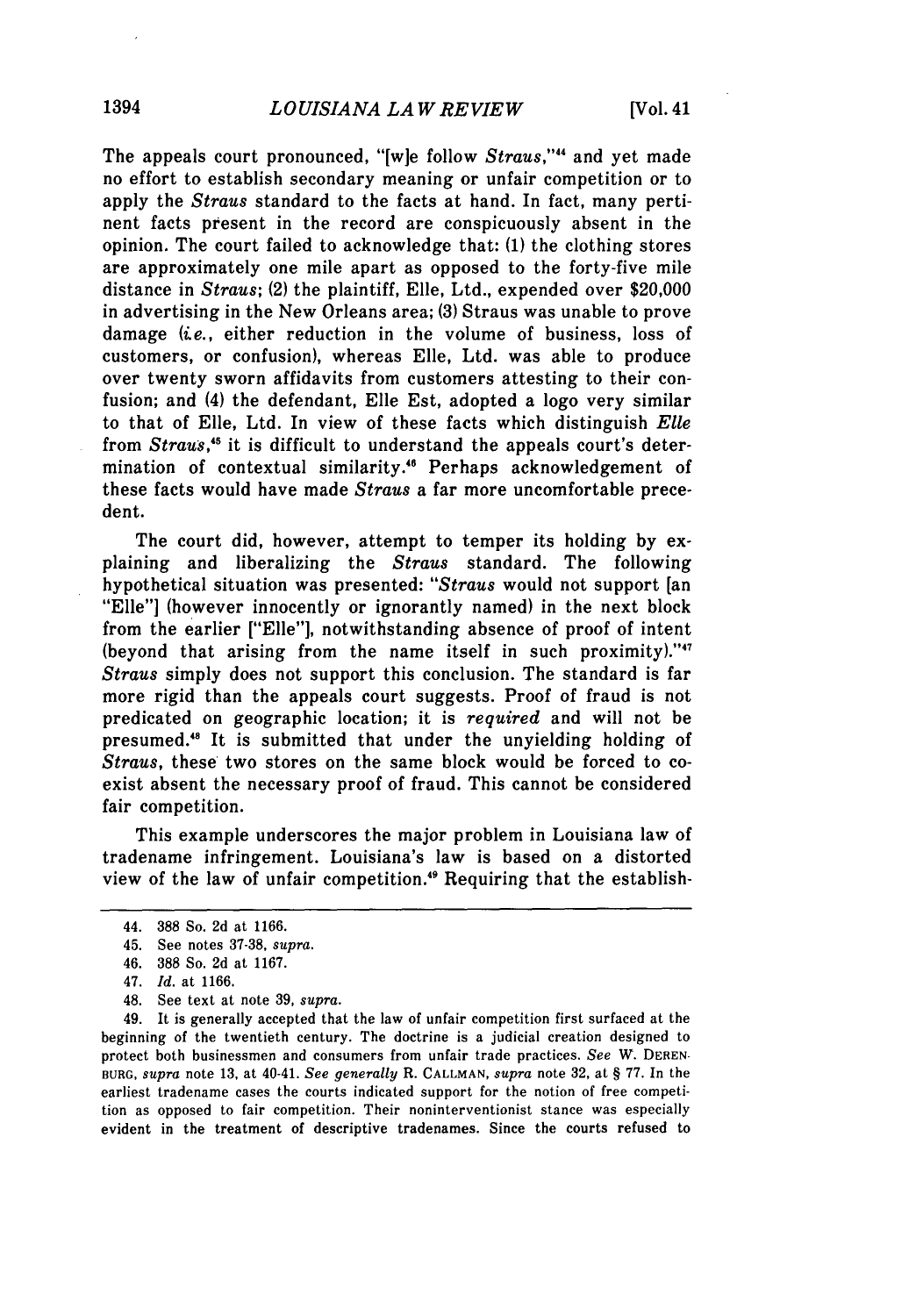ment of secondary meaning be coupled with a proof of fraud supports the notions of "free" play rather than "fair" play. Fraud is perhaps one of the most difficult burdens of proof to sustain. In tradename cases this burden is usually insurmountable. ° Therefore, descriptive tradename protection in Louisiana is essentially nonexistent. The time has come for the courts to adopt a more reasonable and attainable standard.

One of the most realistic approaches to descriptive tradename protection has been expounded by the federal courts.' Infringement, as defined in 15 U.S.C. § 114(1), is predicated upon whether the similarity of the names is "likely to cause confusion, or to cause mistake, or to deceive."52 The basic factors to be considered in determining confusion are: (1) the degree of similarity between the names; (2) similarity of the services for which the name is used; (3) the area and manner of use; (4) the degree of care expected to be exercised by consumers; (5) evidence of actual confusion; (6) the strength of the plaintiffs showing of secondary meaning; and (7) the alleged infringer's intent.<sup>53</sup> Federal cases which stand for the principle that confusion and not fraud is the proper basis for injunctive relief are legion.<sup>54</sup> Had the noted case been considered in light of this federal standard, secondary meaning and confusion clearly existent, the plaintiffs name would have been protected.

The development of the doctrine of secondary meaning has signaled a retreat from the requirement of proof of fraud, and the basis of the doctrine of unfair competition has come to support fair play and to promote business integrity. *See generally, id.,* at 28-159.

50. *See* cases at note 41, *supra.*

53. James Burrough Ltd. v. Lesher, 309 F. Supp. 1154 (S.D. Ind. 1969). See RESTATEMENT OF TORTS § 729 (1938).

54. *E.g.,* Armstrong Cork Co. v. World Carpets, Inc., 597 F.2d 496 (5th Cir. 1979); Aloe Creme Laboratories, Inc. v. Milsan, Inc., 423 F.2d 845 (5th Cir. 1970); Polo Fashions, Inc. v. Extra Special Products, Inc., 451 F. Supp. 555 (S.D.N.Y. 1978).

recognize any property rights in a descriptive name, the rule became fixed "that an actual fraudulent intent was an indispensable prerequisite for equitable protection **...."** W. DERENBURG, *supra* note **13,** at 41. As the character of business evolved, the unfairness of this approach became apparent, and the need for a new standard resulted in the development of the secondary meaning doctrine. Secondary meaning became a vehicle whereby descriptive tradenames could be protected through a finding of proprietary interest.

<sup>51.</sup> This standard was suggested for adoption by Judge Plotkin in the noted case. 52. (Emphasis added). This statute is part of the Federal Trademark Act, commonly known as the Lanham Act. 15 U.S.C. §§ 1051-127 (1976). The intent of the Lanham Act, as expressed in 15 U.S.C. § 1127, is "to regulate commerce within the control of Congress by making actionable the deceptive and misleading use of marks in such commerce . . . [and] to protect persons engaged in such commerce against unfair competition **...."** To effectuate this intent Congress created a civil cause of action allowing injunctive relief in cases of infringement. 15 U.S.C. § 114(1) (1976).